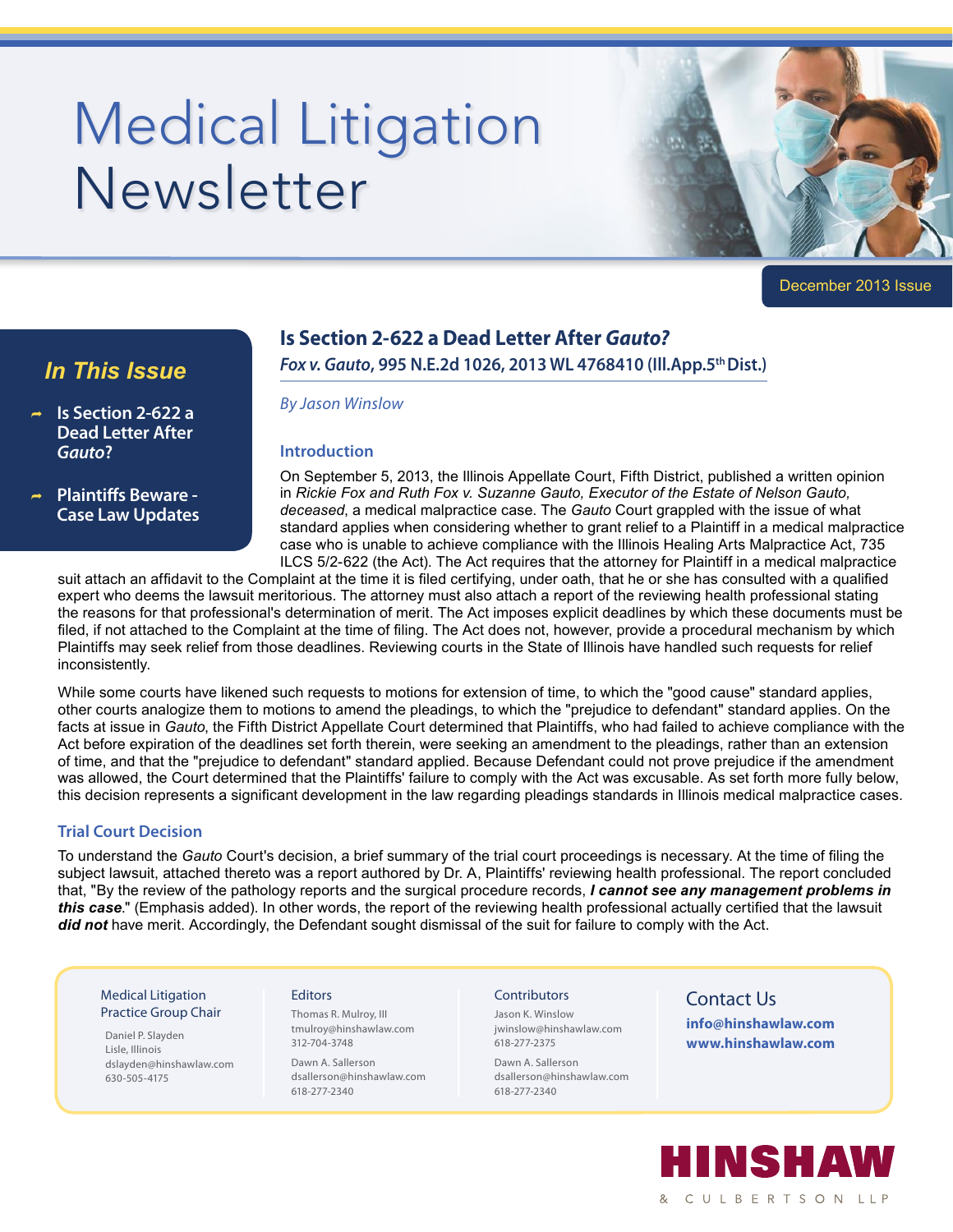#### **Hinshaw Representative Matters**

*Dawn A. Sallerson* and *Matthew S. Dionne*, attorneys in Hinshaw's Belleville, Illinois office, recently obtained a dismissal with prejudice in a medical malpractice action brought against a doctor (represented by Hinshaw) and hospital which were sued by a patient alleging injuries sustained as a result of the table plaintiff was lying on collapsing while she was undergoing an epidural injection. The plaintiff's attorney filed the lawsuit on April 16, 2013, about a week before the two year statute of limitations for medical malpractice claims expired, but did not attach the required attorney's affidavit and health professional report as required by the Illinois Healing Arts Malpractice Act, 735 ILCS 5/2-622 (the Act). As a result, the doctor moved to dismiss on those grounds. This prompted plaintiff's counsel to file a request for leave to amend, arguing that the case sounded in battery and ordinary negligence, and therefore, did not need to comply with the statutory requirements under the Act.

Thereafter, plaintiff's counsel filed an affidavit claiming a request for the medical records from the co-defendant hospital prior to filing suit, but as the statute of limitations period approached, was required to file the case without the records for review. The plaintiff further claimed a continued inquiry for the records but did not receive them until August 16, 2013. Accordingly, plaintiff claimed that pursuant to the Act, plaintiff should be entitled to ninety days (90) from the receipt of the records, or until November 16, 2013, to provide the required health professional report. Ultimately, the court ruled that plaintiff's claims sounded in medical malpractice and therefore denied her leave to file battery or ordinary negligence claims, and as a result, the court found that plaintiff was required to comply with the Act's requirements of filing an attorney's affidavit and health professional report. The court further found that plaintiff's attorney's affidavit should have been filed at the time the complaint was filed, but stated that since dismissal with prejudice was a drastic measure, the court reserved ruling on the motion to dismiss until after November 16, 2013.

Relying on the Fifth District Appellate Court of Illinois' recent *Fox v. Gauto*, 2013 IL App (5th) 110327, decision, which held, among other things, that when a plaintiff requests an extension of the deadlines provided for under the Act, additional time may be granted if the plaintiff can show "good cause" for his or her failure to comply with the deadlines, the doctor argued that plaintiff's counsel could not show

*— Continued on Page 3*

In response, Plaintiffs sought leave to amend the Complaint, to attach a new report from a different physician, fifty-five (55) days after filing the original Complaint. This new reviewing health professional, Dr. K, opined that Plaintiffs had a meritorious cause of action. The trial court denied Plaintiffs' request for leave to amend, stating that the "defendant in the instant case would clearly be prejudiced if the amended complaint were allowed." The trial court also granted Defendant's motion to dismiss and dismissed the Complaint with prejudice.

Plaintiffs then filed a motion to reconsider, in which they explained a number of circumstances surrounding the filing of the report from Dr. A. Plaintiffs' attorney inadvertently filed Dr. A's report, which he believed to be consistent with his initial consultation with Dr. A, in which it was suggested that "there was a violation of the standard of care." Apparently, Dr. A's finding that the case lacked merit was based upon an incomplete review of the medical records. When Dr. A reviewed the entirety of the record, at some point after the lawsuit was filed, he deemed the case to be meritorious. In an affidavit attached to Plaintiffs' motion to reconsider, Dr. A confirmed his opinion that a meritorious cause of action existed against Dr. G. The trial court granted Plaintiffs' motion to reconsider and deemed the reviewing health professional's report filed *instanter*. The trial court then approved Defendant's Rule 308 request and certified questions for appeal.

#### **Appellate Court Decision**

On appeal, the *Fox* Court premised its analysis on tension it identified among Illinois reviewing courts in handling requests for relief from the requirements set forth in the Act. While some courts have likened such requests to motions for extension of time, to which the "good cause" standard applies, others analogize them to motions to amend the pleadings, to which the "prejudice to defendant" standard applies. In tracing Illinois law on this issue, the Fifth District identified four cases supporting its interpretation that requests for relief from the requirements of the Act that can be characterized as motions for extension of time are treated under the "good cause" standard. *Stoelting v. Betzelos*, 2013 IL App (2d) 120651, para 17, 983 N.E.2d 543 (2013); *Knight v. Van Matre Rehabilitation Center, LLC*, 404 Ill.App.3d 214, 217, 936 N.E.2d 1152, 1155 (2010); *Simpson v. Illinois Health Care Services, Inc.*, 225 Ill.App.3d 685, 588 N.E.2d 471 (1992); *Premo v. Falcone*, 197 Ill.App.3d 625, 630, 554 N.E.2d 1071, 1075 (1990)(trial court has to consider good cause). Under this standard, the Plaintiff must show good cause as to why compliance with the Act was not met within the times frames set forth therein. The *Gauto* court also identified three cases supporting its interpretation that requests for relief from the deadlines set forth in the Act that can be characterized as motions for leave to amend are governed by the "prejudice to defendant standard." *Cookson v. Price*, 393 Ill.App.3d 549, 552, 914 N.E.2d 229, 231 (2009); *Laesk v. Hinrichs*, 232 Ill.App.3d 332, 339, 595 N.E.2d 1343, 1347 (1992); *Apa v. Rotman*, 288 Ill.App.3d 585, 587, 680 N.E.2d 801, 802 (1997). Under that standard, the Defendant must prove that allowing the amendment would cause prejudice beyond mere delay or inconvenience. *Apa*, 288 Ill.App.3d at 591, 680 N.E.2d at 805). Instead, Defendant must show that the delay must operate to hinder the defendant's ability to present his case on the merits. *Banks v. United Insurance Co. of America*, 28 Ill.App.3d 60, 64, 328 N.E.2d 167, 171 (1975).

The *Gauto* Court noted that Plaintiffs timely filed a certificate of merit in an attempt to comply with the requirements of section 2-622(a)(1), despite its shortcomings. The appellate court characterized Plaintiffs' motion to reconsider the trial court's dismissal of the Complaint as one that, in substance, amounted to a request for leave to amend pleadings that were timely filed, not a motion to extend missed deadlines. In that regard,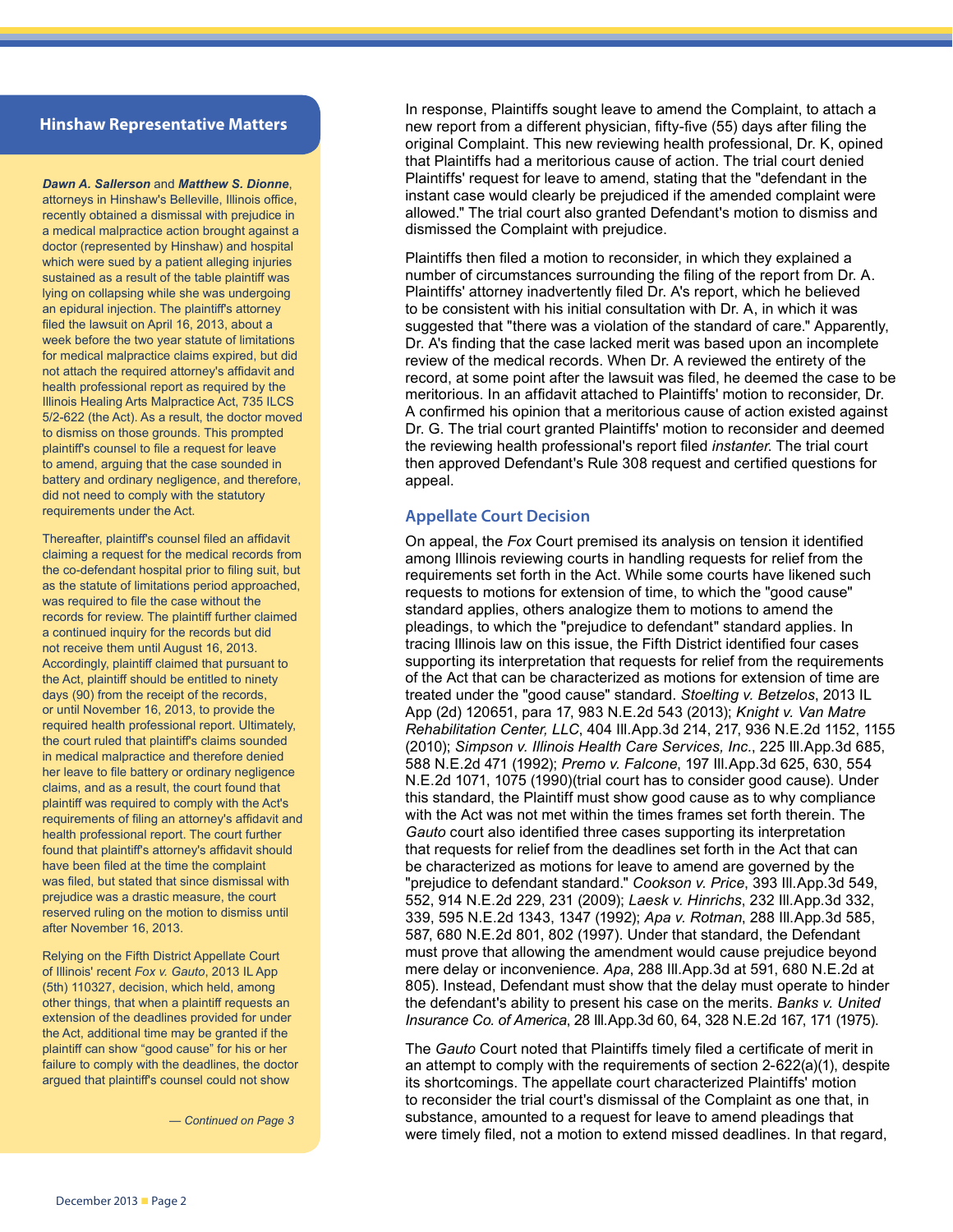Plaintiffs' attempt to comply with the Act was akin to the facts at issue in *Leask*, *Apa*, and *Cookson*, and distinguishable from *Simpson*, *Knight*, *Stoelting*, and *Premo*. Accordingly, the appellate court applied the "prejudice to defendant" standard. The appellate court affirmed the trial court's ruling on the motion to reconsider, noting that Defendant did not argue she would suffer prejudice as a result of allowing the amendment.

#### **Analysis**

While the result in *Fox v. Gauto* is arguably correct, the means by which the appellate court achieved that result may prove impactful in future cases, given the potential implications of the ruling.

Ultimately, the attorney representing Plaintiffs in the instant case did not exhibit the sheer inadvertence, lack of diligence, or characteristic "bad faith" underlying cases where reviewing courts have upheld dismissals with prejudice for failure to comply with the Act. In fact, Plaintiffs' counsel arguably demonstrated "diligence" in attempting to correct the shortcomings of the initial report, or at least that type of "diligence" which has merited extensions of time in other cases. For example, the *Gauto* Court noted that, within fifty-five (55) days of days of filing the original Complaint, Plaintiffs sought leave to amend to file a new report from a different doctor, who provided the requisite certificate of merit. This occurred within the 90-day "safety valve" provisions expressly provided within the language of Section 2-622. Similar efforts proved sufficient to establish "good cause" in *Simpson*, a case cited by the *Gauto* Court. *Simpson v. Illinois Health Care Services, Inc.*, 225 Ill.App.3d 685, 588 N.E.2d 471 (1992)(failure to file report until forty-seven (47) days after the 90-day extension of time expired excused as attorney proved "good faith" in diligently pursuing the report from his non-responsive expert). In that regard, Plaintiffs arguably could have demonstrated, and the appellate court could have found, "good faith," or at least the absence of circumstances suggesting that they acted in bad faith.

Nevertheless, the Fox Court treated Plaintiffs' request for relief from the requirements of the Act as a motion for leave to amend and applied the "prejudice to defendant" standard.<sup>1</sup> This aspect of the ruling may prove problematic in future cases. First, the Gauto opinion does not clearly specify whether trial courts in future cases must consider the conduct of the Plaintiff and his or her attorney(s) in ruling on a motion for leave to amend under the Act. In Cookson and Laesk, the court considered whether allowing the amendment would prejudice defendant, but only after making the threshold finding that Plaintiff acted under circumstances exhibiting "good faith". Cookson v. Price, 393 Ill.App.3d 549, 552, 914 N.E.2d 229, 231 (2009); Laesk v. Hinrichs, 232 Ill.App.3d 332, 339, 595 N.E.2d 1343, 1347 (1992). In Apa, whether Plaintiff demonstrated "good faith" was not at issue because Plaintiff actually complied with the Act. Apa v. Rotman, 288 Ill.App.3d 585, 587, 680 N.E.2d 801, 802 (1997)(Plaintiff sought 90-day extension of time pursuant to the Act and filed certificate of merit within deadline, but Defendant did not receive it because certificate was not transferred with file to transferee forum). In these cases, therefore, the courts factored Plaintiff's conduct into their decision-making, in addition to considering whether allowing the amendment would cause prejudice to defendant. The Gauto opinion suggests that lower courts need only consider one element, prejudice to defendant, in considering whether to grant leave to amend in future cases.

Second, while it is true that, as a matter of law, the standards courts apply in considering motions to leave versus motions for extension of time differ, in the context of the Act that distinction might not warrant different legal outcomes. Ultimately, until the requirements of the Act have been met fully, the documents attached to the Complaint could be considered a legal nullity. "good cause." Specifically, the doctor pointed out that plaintiff had still failed to comply with the Act's requirement of providing a health professionals report and that plaintiff could have moved for Court ordered enforcement to produce the records, 735 ILCS 5/8-2001(e), which requires production within thirty (30) days unless an extension is granted, and in no event allows for an extension later than sixty (60) days after the request was sent, but plaintiff's counsel did not and could did not show "good cause" in failing to comply with the Act. The court agreed, and dismissed plaintiff's complaint with prejudice.

#### *Jill M. Munson* and *Michael P. Russart*,

attorneys in Hinshaw's Milwaukee office, obtained a summary judgment dismissing a medical malpractice action which had been pending since 2009. The case had significant exposure as the claim was that the use of nitrous oxide anesthesia during surgery resulted in permanent severe neurologic injury in a six-month old. The claim was based, in great part, on a published medical journal article for which one of the defendant doctors was listed as an author. The article discussed the potential that using nitrous oxide as an anesthesia agent where the patient may have vitamin K deficiency could be associated with severe neurologic injury. The article was an anonymous case study of the anesthesia care of the minor plaintiff. The court found the plaintiffs' experts lacked the necessary foundation to offer testimony at trial and dismissed the case.

#### In *Steele v. Provena Hospitals*, 2013 IL

App (3d) 110374, the jury returned a \$1.5 million verdict against the emergency room physician and Hinshaw's client, the hospital, on an apparent agency theory. The mother of the adult patient directed the ambulance to the hospital and once there, the patient signed a consent which advised her that most of the physicians she would see were not hospital employees and agents. The patient also disclaimed any reliance on an agency or employment relationship between the doctors and the hospital in that form. *Nancy G. Lischer*, partner in Hinshaw's Chicago office, argued before the appellate court which determined that the sole evidence was the patient's signed form in which she disclaimed reliance, and the mother's testimony regarding reliance was not probative because the patient was an adult. It reversed, ordered that judgment be entered in favor of the hospital. Based on trial error, it also reversed the verdict against the physician, but remanded for a new trial. The plaintiff has appealed to the Illinois Supreme Court, which should decide whether to accept the case for review in the next several months.

<sup>1</sup> The trial court ruled that allowing an amendment to the Complaint would result in the Defendant being "clearly prejudiced". In applying that same standard, the Appellate Court reached the opposite result.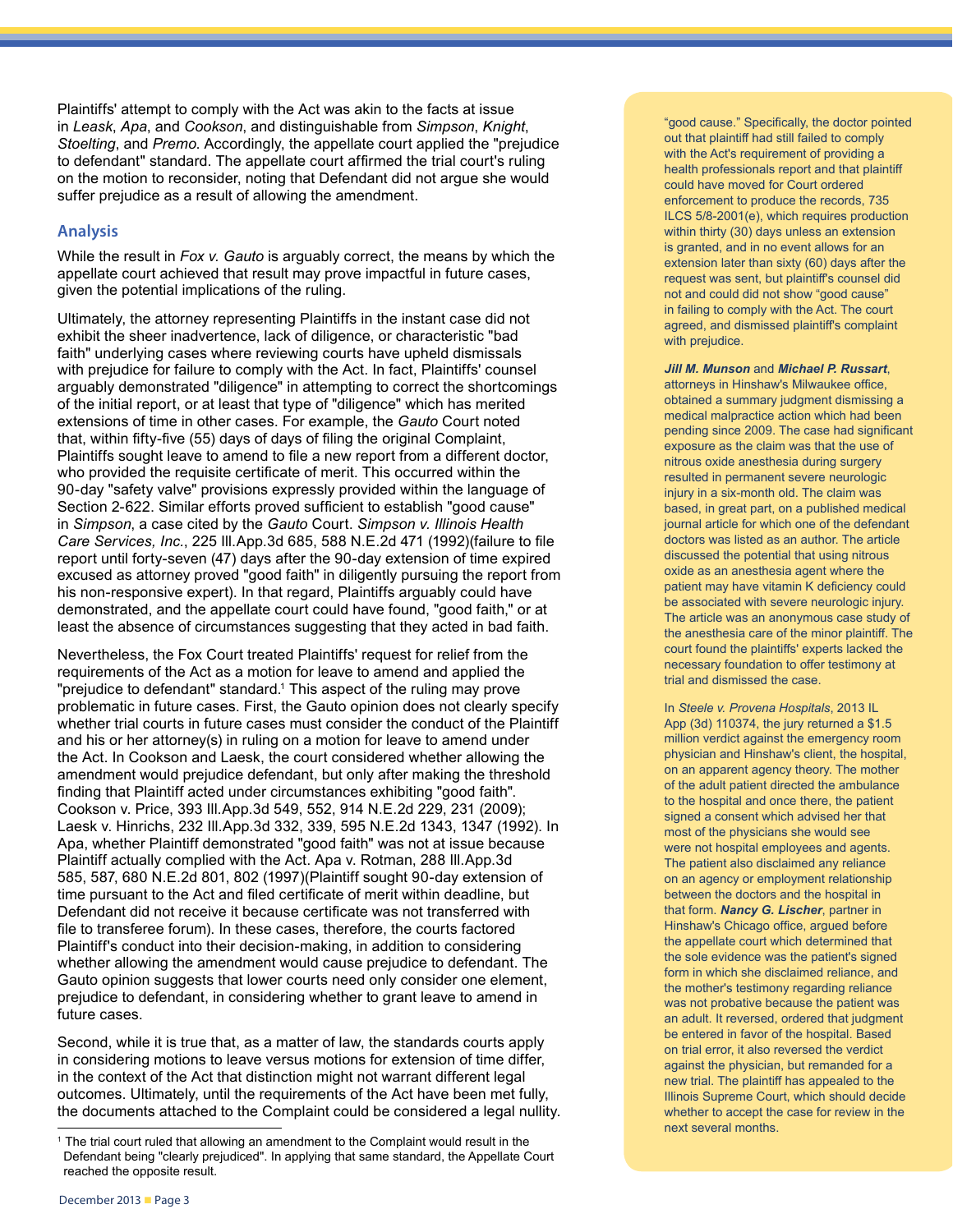In that regard, where Plaintiffs have failed to achieve full compliance with the Act's requirements, they are technically always seeking an extension of missed deadlines, as one cannot seek leave to amend something that never existed. But with this distinction governing the standard applied in future cases, this decision might invite litigants to always couch a request for relief from the requirements of the Act as a motion for leave to amend, as opposed to a motion for extension of time, whether they have previously attempted compliance with the Act or not. In doing so, future Plaintiffs can essentially shift the burden to Defendants by improperly elevating form (i.e., simply changing the title of their court filing) over substance.

Finally, the *Gauto* Court's ruling might invite future Plaintiffs to attempt compliance with the Act by cobbling together any report they can find, whether it complies with the statute or not, to buy additional time to widen or continue their search for a supportive expert. Because in such a case the Court would be required to apply the "prejudice to Defendant" standard in considering whether to allow the amendment, if or when such a favorable consult is obtained, Plaintiffs will undoubtedly preserve this almost guaranteed right to amend in most cases. While in some cases this strategy could save a meritorious claim from being eliminated by the deadlines in the Act, in a vast majority of cases this will serve only to needlessly delay the inevitable. Perhaps the accumulation of lingering cases as a result of this loophole may encourage more stringent judicial enforcement of the Act's requirements.

## **Plaintiffs Beware - Case Law Updates**

#### *By Dawn A. Sallerson*

Two decisions out of the Illinois Appellate Court, First District, are significant medical malpractice cases for physicians, hospitals, risk managers, insurance carriers and their counsel, one decision reflecting the importance of diligent opposition to plaintiff's late expert disclosures and the other decision depicting the crucial language of hospital consent forms for treatment rendered by independent practitioners, despite plaintiffs attempts at repudiating their recollection of the terms and/or circumstances under which the consent was executed. Both cases are well reasoned opinions by the First District and demonstrate the Appellate Court's careful legal and practical analysis and application of the law.

The two decisions from the First District are *Smith v. Murphy*, 2013 IL App (1st) 121839, 994 N.E.2d 617 and *Frezados v. Ingalls Memorial Hospital*, 2013 IL App (1st) 121835, 991 N.E.2d 817. The *Smith* opinion addresses and upholds the exclusion of plaintiff's late expert disclosure as admissible evidence at trial and further refuses to consider the expert opinion as a basis to defeat summary judgment. The *Frezados* opinion affirms summary judgment in a medical malpractice case for the hospital, with the court holding that there was no genuine issue of material fact raised by the plaintiff as to whether the hospital "held out" the physicians as employees of the hospital.

#### **Discovery Sanctions Bar Plaintiff's Expert Disclosure**

In *Smith v. Murphy*, 2013 IL App (1st) 121839, 994 N.E.2d 617 (appeal pending), the First District of the Illinois Appellate Courts examined the plaintiff's late expert disclosure, scrutinized the underlying trial court record, including the factual and legal arguments presented, and affirmed summary judgment in favor of the defendant physicians. The court held that the plaintiff's late filing of an affidavit of a new previously undisclosed expert that the defendant physicians had committed malpractice, which the plaintiff submitted in opposition to the defendants' Motion for Summary Judgment, was appropriately excluded as admissible evidence as a discovery sanction. The Appellate Court further rejected the plaintiff's argument that despite the new expert opinion being excluded as admissible evidence at trial, that the affidavit should still be considered as raising a genuine issue of fact to prohibit summary judgment. Notably, the Appellate Court examined the reality of permitting the case to proceed to trial, envisioned the absurd end result, and upheld summary judgment in favor of the defendants.

The Appellate Court opinion in *Smith* noted that after the plaintiff's expert witness testified in his deposition that he held no opinions the defendants deviated from the standard of care, that the plaintiff, despite numerous opportunities to bring the issue to the court's attention, did not do so, did not abide by the mandates set forth in Supreme Court Rule 213 with respect to controlled expert witnesses, made no attempt to seasonably supplement or amend the Rule 213 disclosures, and did not comply with the trial court discovery order. It was only after defendants disclosed their Rule 213 experts, submitted their experts for deposition, the deadline for discovery as set forth in the trial court's case management order had closed, a trial date was set, and the defendants filed their Motion for Summary Judgment that the plaintiff submitted an unsigned proposed affidavit of a previously undisclosed retained expert, filed in opposition to the Defendant's Motion for Summary Judgment. The Appellate Court affirmed the trial court order which barred the plaintiff's expert's opinions and entered Summary Judgment in favor of the defendant physicians.

The Appellate Court in *Smith*, citing the Illinois Supreme Court decision in *Sullivan v. Edward Hospital*, 209 Ill.2d 100, 282 Ill. Dec. 348 (2004), indicated that in deciding whether exclusion of a witness's testimony in court or by affidavit is an appropriate sanction for nondisclosure, the court examines the following factors: (1) the surprise to the adverse party; (2) the prejudicial effect of the witness's testimony; (3) the nature of the testimony; (4) the diligence of the adverse party; (5) the timeliness of the objection to the witness's testimony; and (6) the good faith of the party seeking to offer the testimony. The *Smith* court examined each of the pertinent factors and held that the trial court appropriately weighed all of those factors when issuing its decision to bar the testimony of plaintiff's expert.

The *Smith* opinion further addressed the plaintiff's argument that even if the disclosure of the expert was untimely, that the affidavit of the physician critical of the defendants should still be allowed to defeat the defendants' Motion for Summary Judgment. The plaintiff argued that the procedure permitted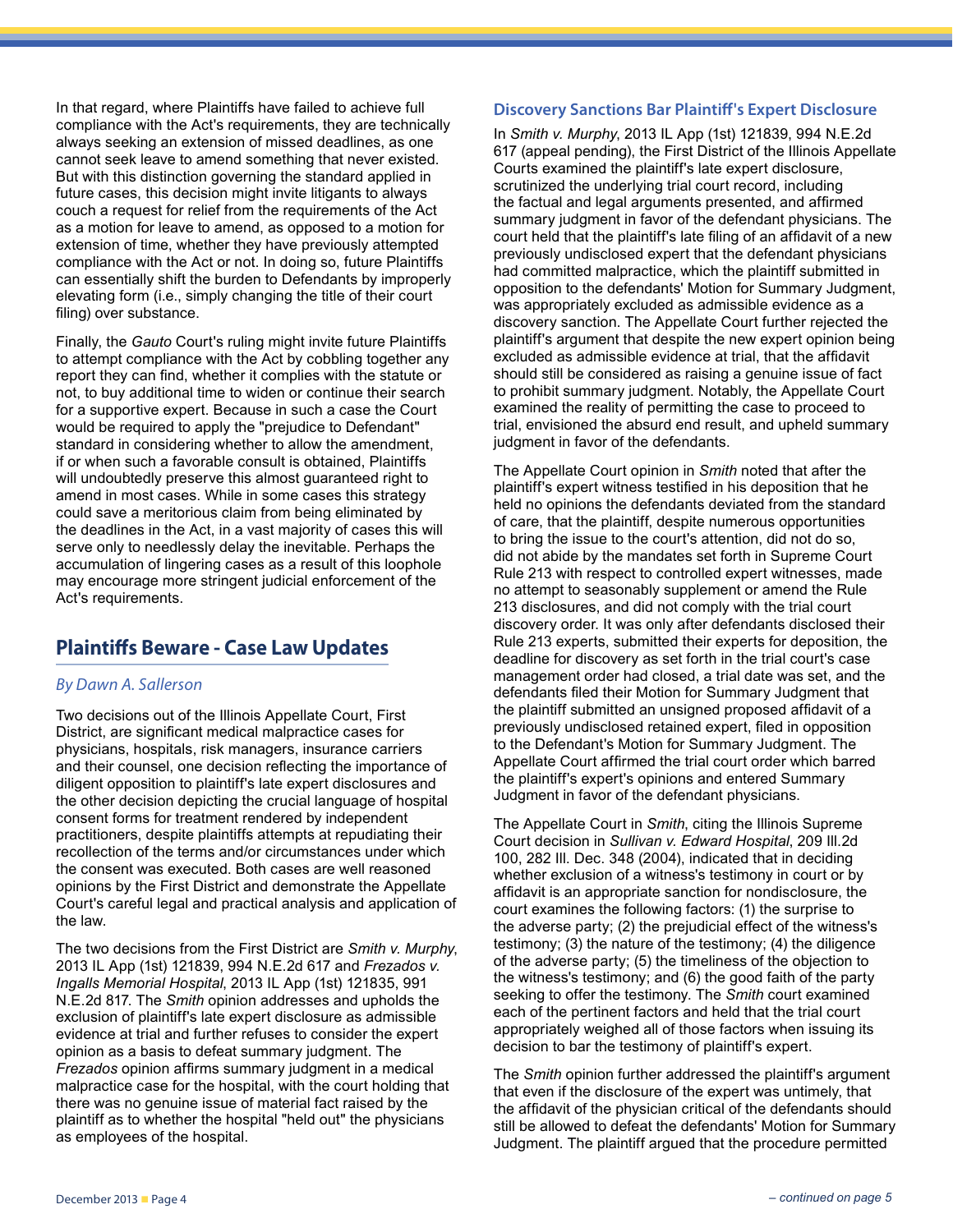under the Code of Civil Procedure, 735 ILCS 5/2-1005(c) which allows a party to contest summary judgment by the filing of affidavits, should trump any discovery sanctions imposed by a trial court. The court found the plaintiff's argument unpersuasive, noting both practical and legal authority in their decision. The court stated that the "Plaintiff is, in effect, requesting that we require the trial court to allow the parties to proceed to trial, only to then grant a directed verdict for the two defendant-doctors as there would be no admissible evidence to show any medical professional negligence against them. This would result in wasting the court's and all the parties' time, incur costs and expend energy on what everyone knows is a useless proceeding. '[T]he law does not require the doing of a useless act.'" *Smith* at 623 citing *Stone v. La Salle National Bank*, 118 Ill. App.3d 39, 45, 73 Ill.Dec. 811, 454 N.E.2d 1060 (1983).

The *Smith* court noted in its decision that "Plaintiff's attachment of a previously undisclosed expert opinion in an affidavit in response to a motion for summary judgment was nothing more than a thinly veiled attempt to circumvent the trial court's discovery orders and its authority to reasonably regulate the parties' discovery process in the interests of justice during litigation." *Smith* at 624, citing Ill. S.Ct. R. 201 (eff. July 1, 2002).

In conclusion, the First District in *Smith* found, after their review of the trial court record, that the lower court adhered to its prior court orders referable to discovery cutoff dates and expert disclosures, adhered to the Illinois Supreme Court Rules, and did not abuse its discretion in barring the plaintiff's newly disclosed expert to defeat defendants' Motion for Summary Judgment. As such, judgment in favor of the defendants and against the plaintiff was affirmed by the Appellate Court.

#### **Consent Form Trumps Plaintiff's Testimony**

In *Frezados v. Ingalls Memorial Hospital*, 2013 IL App (1st) 121835, 991 N.E.2d 817, the plaintiff presented to the hospital and was treated in the Urgent Aid Center by a physician. When the patient arrived at the hospital, he testified that he was provided a "Consent for Treatment" form by a person working at the intake desk.

The consent form read, in pertinent part, as follows:

"I have been informed and understand that physicians providing services to me at Ingalls, such as my personal physician, Emergency Department and Urgent Aid physicians, radiologists, pathologists, anesthesiologists, on-call physicians, consulting physicians, surgeons, and allied health care providers working with those physicians are not employees, agents or apparent agents of Ingalls but are independent medical practitioners who have been permitted to use Ingalls' facilities for the care and treatment of their patients. I further understand that each physician will bill me separately for their services."

#### *Frezados* at 819.

At the time the plaintiff was deposed, he testified that he signed an identical form in 2002, but did not recall signing the form. At the time of the care and treatment rendered at the Urgent Aid Center in the case at hand, he testified he did not read the form before he signed because he was in too much pain and simply wanted treatment.

The plaintiff testified he believed the physician he saw at the Urgent Aid Center was an employee of the hospital because the doctor was present in the hospital that day. The plaintiff also testified that he believed another physician (hereinafter "specialist") was an employee of the hospital because the specialist worked in the building where the Urgent Aid Center was located and because the physician who had rendered treatment in the Urgent Aid Center had referred him to the specialist.

In addition to the consent form the plaintiff denied reading, the hospital also had a sign posted in the waiting and examination rooms which read that the doctors at the hospital are "not employees or agents of the hospital. They are independent contractors. Billing for their services will be provided separately from the hospital charges. Urgent Aid Physicians, CT, MRI, Mammography, Ultrasound, Cardiology, Radiology, Pathology."

The defendant hospital moved for summary judgment on the grounds that there was not an issue of fact as to whether the two physicians were the actual or apparent agents of the hospital so as to support recovery on the theory of vicarious liability. The defendant hospital submitted supporting evidence that the physicians were not employees, that they may have privileges and lease agreements, but were not employed by the hospital nor did the hospital provide the physicians with compensation.

The First District in *Frezados*, noted that the leading decision by the Illinois Supreme Court in *Gilbert v. Sycamore Municipal Hospital*, 156 Ill.2d 511, 622 N.E.2d 788 (1993), held that a hospital may be vicariously liable for medical or professional negligence if there is an apparent agency relationship between the hospital and physician. Prior to *Gilbert*, hospitals could only be held vicariously liable for the negligent acts of their actual agents. The *Frezados* court noted that the decision in *Gilbert* reflected the "reality of modern hospital care" in which patients rely on the reputation of the hospital, rather than individual doctors, in seeking emergency treatment and naturally assume the doctors are hospital employees, citing *Gilbert*. The *Frezados* court stated that it was for this reason that the Illinois Supreme Court in *Gilbert* expanded the scope of a hospital's liability to include negligent acts of apparent, in addition to actual, agents.

The issue presented to the court in *Frezados* was not one of actual agency, for which a hospital may be found liable, but was instead the issue of apparent agency, which, if proven, may also establish liability against a hospital, as pronounced in *Gilbert*. The First District stated in *Frezados*, that:

> "in order to establish apparent agency, a plaintiff must show: '(1) the hospital, or its agent, acted in a manner that would lead